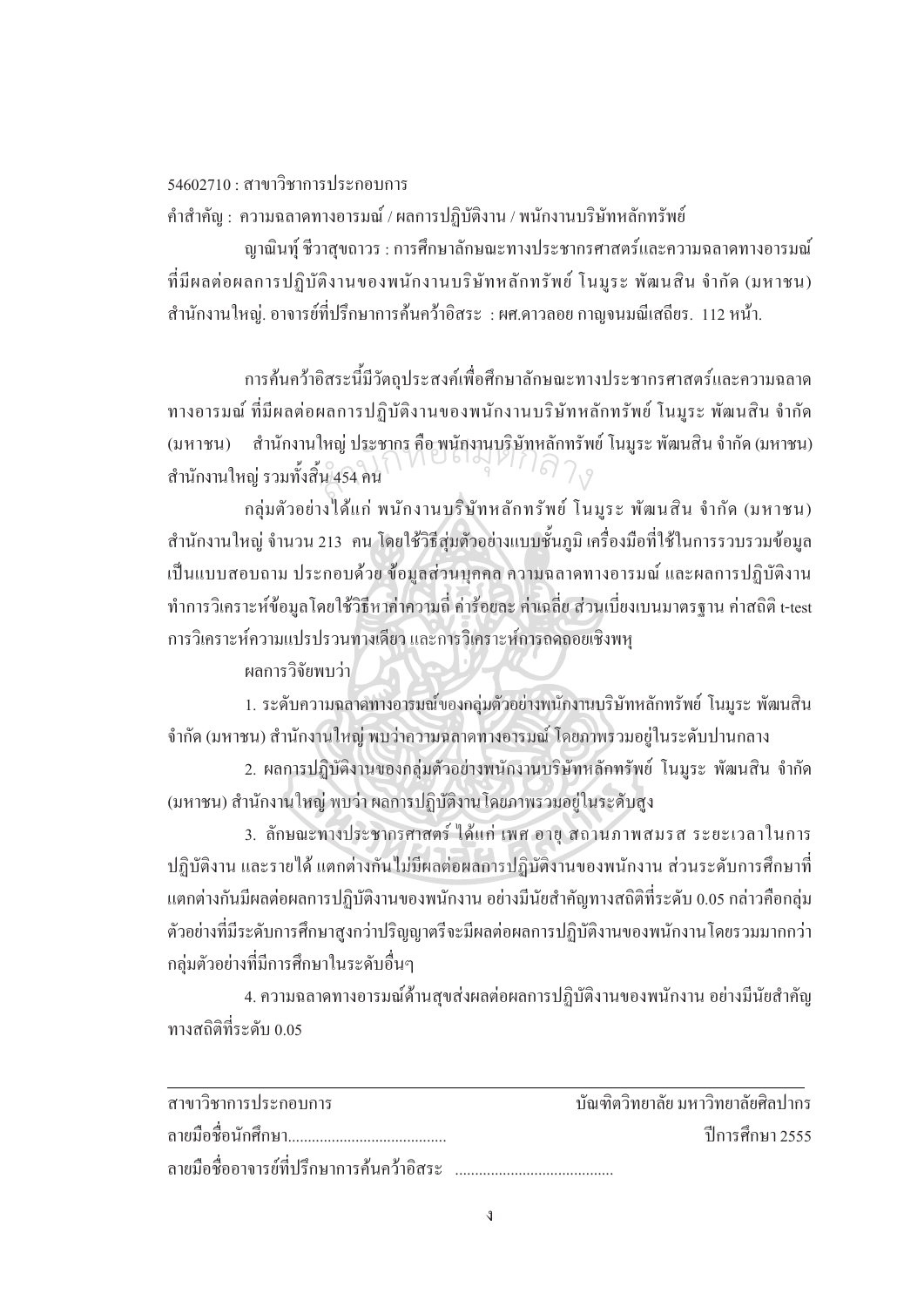54602710 : MAJOR : ENTREPRENEURSHIP

KEY WORDS : EMOTIONAL QUOTIENT / JOB PERFORMANCE / SECURITIES COMPANY **STAFFS** 

YANIN CHEEWASUKTAVORN : THE EFFECT OF DEMOGRAPHIC CHARACTERISTICS AND EMOTIONAL QUOTIENT TO JOB PERFORMANCE OF THE STAFFS OF CAPITAL NOMURA SECURITIES PUBLIC COMPANY LIMITED (HEAD OFFICE). INDEPENDENT STUDY ADVISOR : ASST.PROF. DOWLOY KANJANAMANEESATHIAN. 112 pp.

 This research aimed to study the effect of demographic characteristics and emotional quotient to job performance of the staffs of Capital Nomura Securities Public Company Limited (Head Office).

 Data was collected from 213 staffs using stratified random sampling technique. Questionnaire was used to solicit the data on personal background, emotional quotient and job performance. Data was analyzed using frequency, percentage, mean, standard deviation, t-test, one-way ANOVA and Multiple Regression Analysis.

The results show the following:

- 1. The emotional quotient level of the staffs was moderate.
- 2. The job performance of the staffs was at high level. A and womple regression Analysis.<br>
In the following:<br>
Show the following:<br>
The staffs was at high left of the staffs was at high left

 3. Different in demographic characteristics (consisting of sex, age, marriage status, work time and income) did not affect the staffs' job performance, but education level did affect the staffs' job performance at a significant level of 0.05. The staffs who possessed degree higher than Bachelor degree performed better than those who had lower degree.

 4. Emotional quotient especially in happiness could affect the staffs' job performance at a significant level of 0.05.



| Program of Entrepreneurship | Graduate School, Silpakorn University |
|-----------------------------|---------------------------------------|
|                             | Academic Year 2012                    |
|                             |                                       |